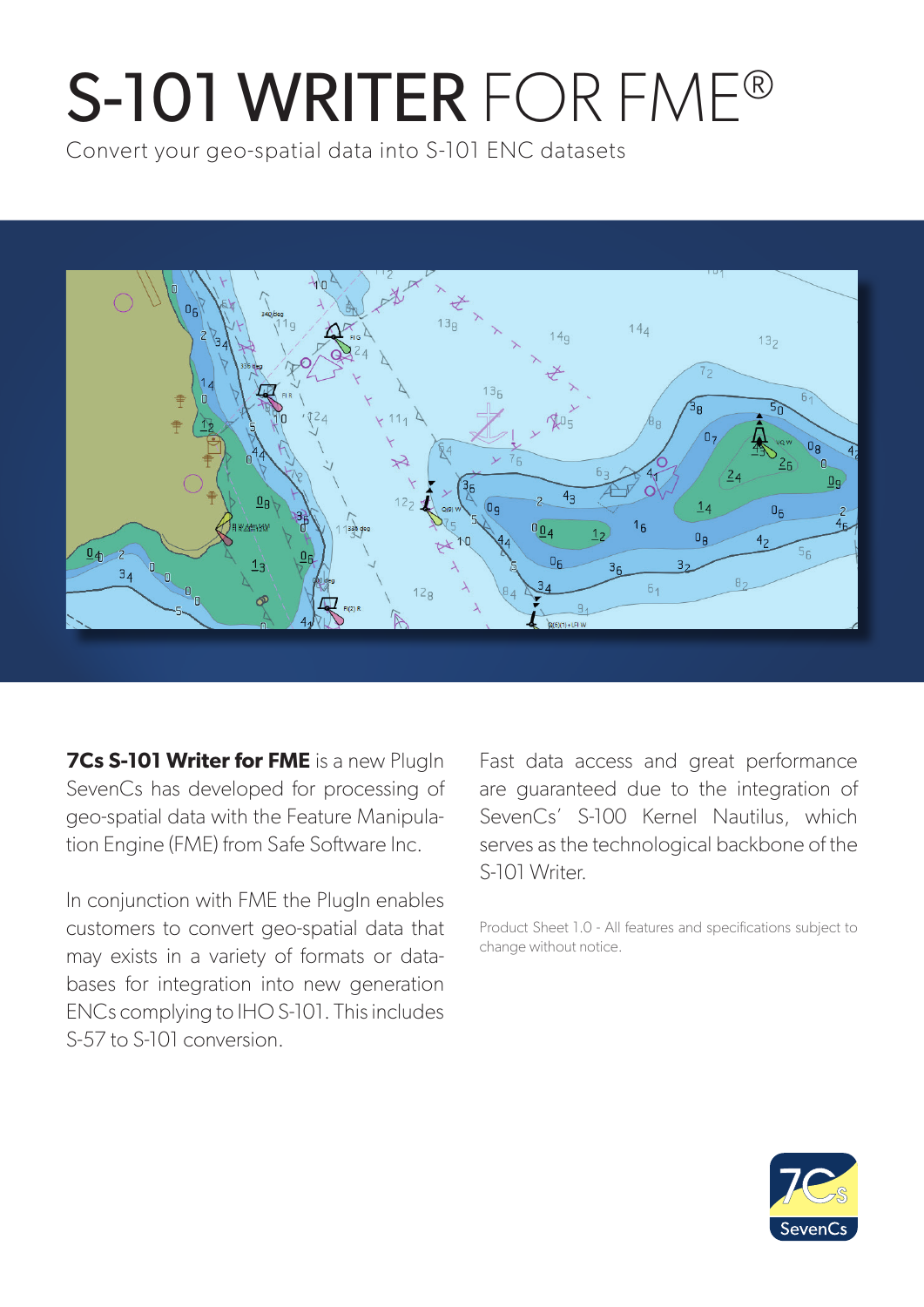# **PRODUCT HIGHLIGHTS**

- Smooth integration in FME Workbench and FME Quick Translator
- Includes checks to verify validity of S-101 features and attributes
- Support of S-101 simple and complex attributes
- Honors complex S-101 topology model
- Different modes of S-101 feature type definition (manually, from pre-defined list, dynamically on-the fly).



#### **RELATED SPECIFICATIONS AND GUIDANCE DOCUMENTS**

- IHO S-100 Universal Hydrographic Data Model
- IHO Publication S-101 Edition 1.0.0
- IHO S-57 to S-101 Conversion Guidance

## **INBUILD GEOMETRY OPTIMIZATION**

The optimization function guarantees generation of valid S-101 geometry:

- Points, multi-points
- Curves, composite curves
- Surfaces